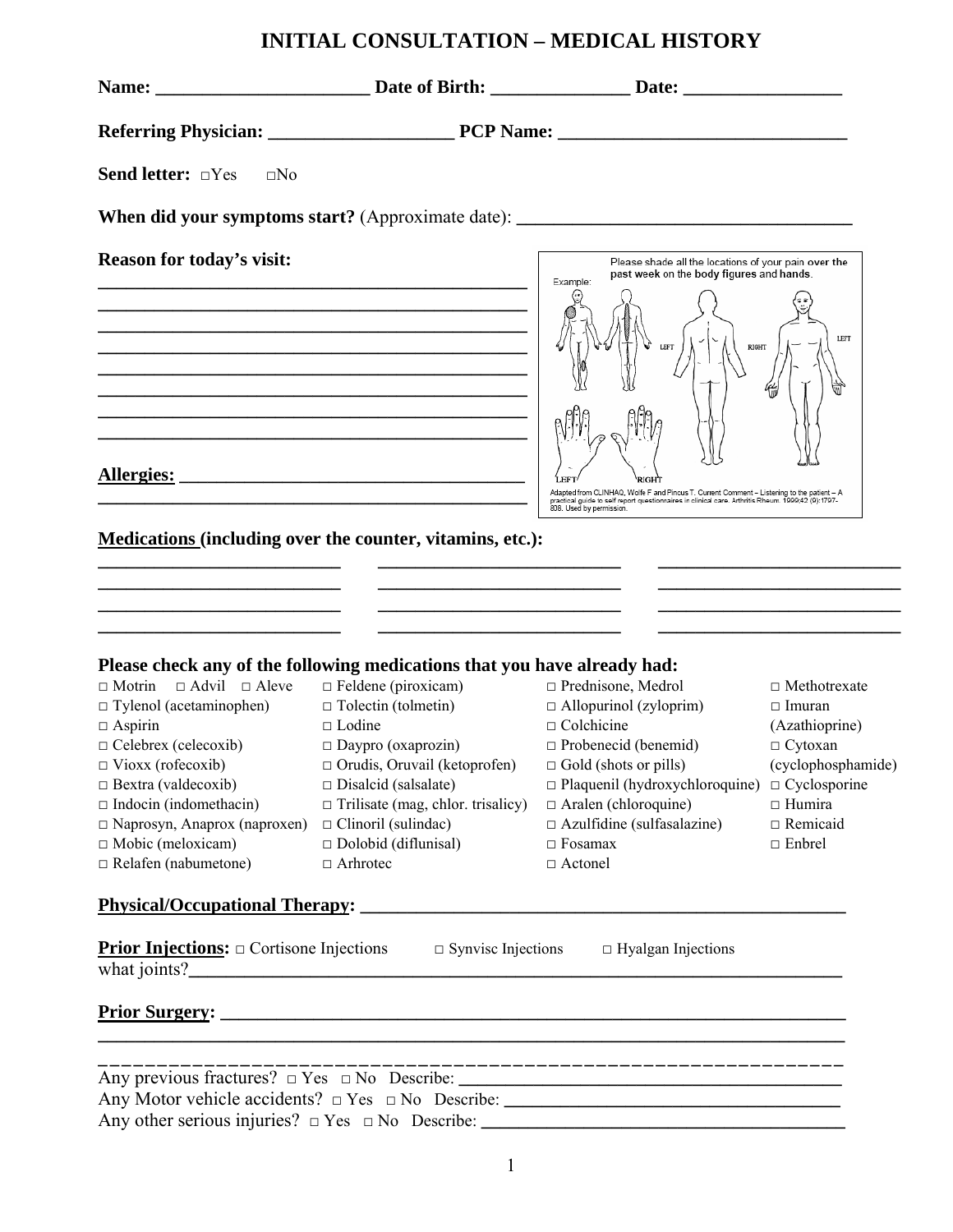## **Past Medical History**

| Hospitalizations:  |  |
|--------------------|--|
| Major Illnesses: _ |  |
|                    |  |

 $\mathcal{L}_\mathcal{L} = \{ \mathcal{L}_\mathcal{L} = \{ \mathcal{L}_\mathcal{L} = \{ \mathcal{L}_\mathcal{L} = \{ \mathcal{L}_\mathcal{L} = \{ \mathcal{L}_\mathcal{L} = \{ \mathcal{L}_\mathcal{L} = \{ \mathcal{L}_\mathcal{L} = \{ \mathcal{L}_\mathcal{L} = \{ \mathcal{L}_\mathcal{L} = \{ \mathcal{L}_\mathcal{L} = \{ \mathcal{L}_\mathcal{L} = \{ \mathcal{L}_\mathcal{L} = \{ \mathcal{L}_\mathcal{L} = \{ \mathcal{L}_\mathcal{$ 

| $\Box$ Arthritis                                                            | Please check if you have had any of the following:<br>$\Box$ Osteoporosis | $\Box$ Asthma                                                                                                                                                                                   | $\Box$ Cataracts                                     | $\Box$ Pneumonia               |  |
|-----------------------------------------------------------------------------|---------------------------------------------------------------------------|-------------------------------------------------------------------------------------------------------------------------------------------------------------------------------------------------|------------------------------------------------------|--------------------------------|--|
| $\Box$ Miscarriages                                                         | $\Box$ Bleeding Tendency                                                  | $\Box$ Lupus                                                                                                                                                                                    | $\Box$ Lyme Disease                                  | $\Box$ HIV/AIDS                |  |
| $\Box$ Epilepsy                                                             | $\Box$ Colitis                                                            | $\Box$ Cancer                                                                                                                                                                                   | $\Box$ Tuberculosis                                  | $\Box$ Back Pain               |  |
| $\Box$ Stomach Ulcers $\Box$ Diabetes                                       |                                                                           | $\Box$ Nervous Condition                                                                                                                                                                        | $\Box$ Kidney Disease                                | □ Aorta Problem                |  |
| $\Box$ Sarcoidosis                                                          | $\Box$ Gout                                                               | $\Box$ Heart Problems                                                                                                                                                                           | $\Box$ Stroke                                        | $\square$ Jaundice/Liver       |  |
| $\Box$ Rheumatic Fever                                                      | $\Box$ Psoriasis                                                          | $\Box$ Thyroid Problems                                                                                                                                                                         | $\Box$ Glaucoma                                      | $\Box$ Seizures                |  |
|                                                                             |                                                                           |                                                                                                                                                                                                 |                                                      |                                |  |
|                                                                             |                                                                           |                                                                                                                                                                                                 |                                                      |                                |  |
| <b>Past Personal/Social History:</b>                                        |                                                                           |                                                                                                                                                                                                 |                                                      |                                |  |
|                                                                             |                                                                           |                                                                                                                                                                                                 | Smoker: $\square Yes \square No$ packs / day         |                                |  |
|                                                                             |                                                                           | Former Smoker:                                                                                                                                                                                  |                                                      | $\Box$ Yes $\Box$ No quit date |  |
| Receiving disability: $\Box$ Yes $\Box$ No<br>Workman's Comp: $\square$ Yes | $\Box$ No                                                                 | Alcohol (including beer): $\Box$ Never<br>$\Box$ Less than once/month<br>$\square$ Less than once/week<br>$\Box$ to 4 days/week<br>$\Box$ More than 4 days/week                                 |                                                      |                                |  |
| Occupational Exposure:<br>$\Box$ Lead $\Box$ Asbestos                       |                                                                           | Caffeinated Beverages: $\square Yes \square No \text{ Cups/day}$<br>Recreational drugs: $\Box$ Yes $\Box$ No Specify                                                                            |                                                      |                                |  |
|                                                                             |                                                                           |                                                                                                                                                                                                 | Note: alcohol may interact with some medications     |                                |  |
| <b>Family History:</b>                                                      |                                                                           |                                                                                                                                                                                                 |                                                      |                                |  |
|                                                                             |                                                                           | Please check all of the diseases which your blood relatives have had and relationship to them:<br>$\Box$ Rheumatoid Arthritis $\Box$ $\Box$ Osteoarthritis $\Box$ $\Box$ Other Arthritis $\Box$ |                                                      |                                |  |
| O Chronic Low Back Pain                                                     |                                                                           | $\hfill\Box$<br>$\hfill\Box$                                                                                                                                                                    |                                                      |                                |  |
|                                                                             |                                                                           |                                                                                                                                                                                                 |                                                      |                                |  |
| Rheumatic Fever                                                             |                                                                           | $\Box$ Cancer                                                                                                                                                                                   |                                                      |                                |  |
|                                                                             |                                                                           |                                                                                                                                                                                                 | $\Box \text{ Scleroderna } \underline{\hspace{2cm}}$ |                                |  |
| □ Marfan Syndrome                                                           |                                                                           | Aorta Problem                                                                                                                                                                                   | $\Box$ Sarcoidosis                                   |                                |  |

□ **Other** (if not listed above please specify)

 $\Box$  Father  $\Box$  Mother

 $\Box$  Siblings

 $\Box$  Children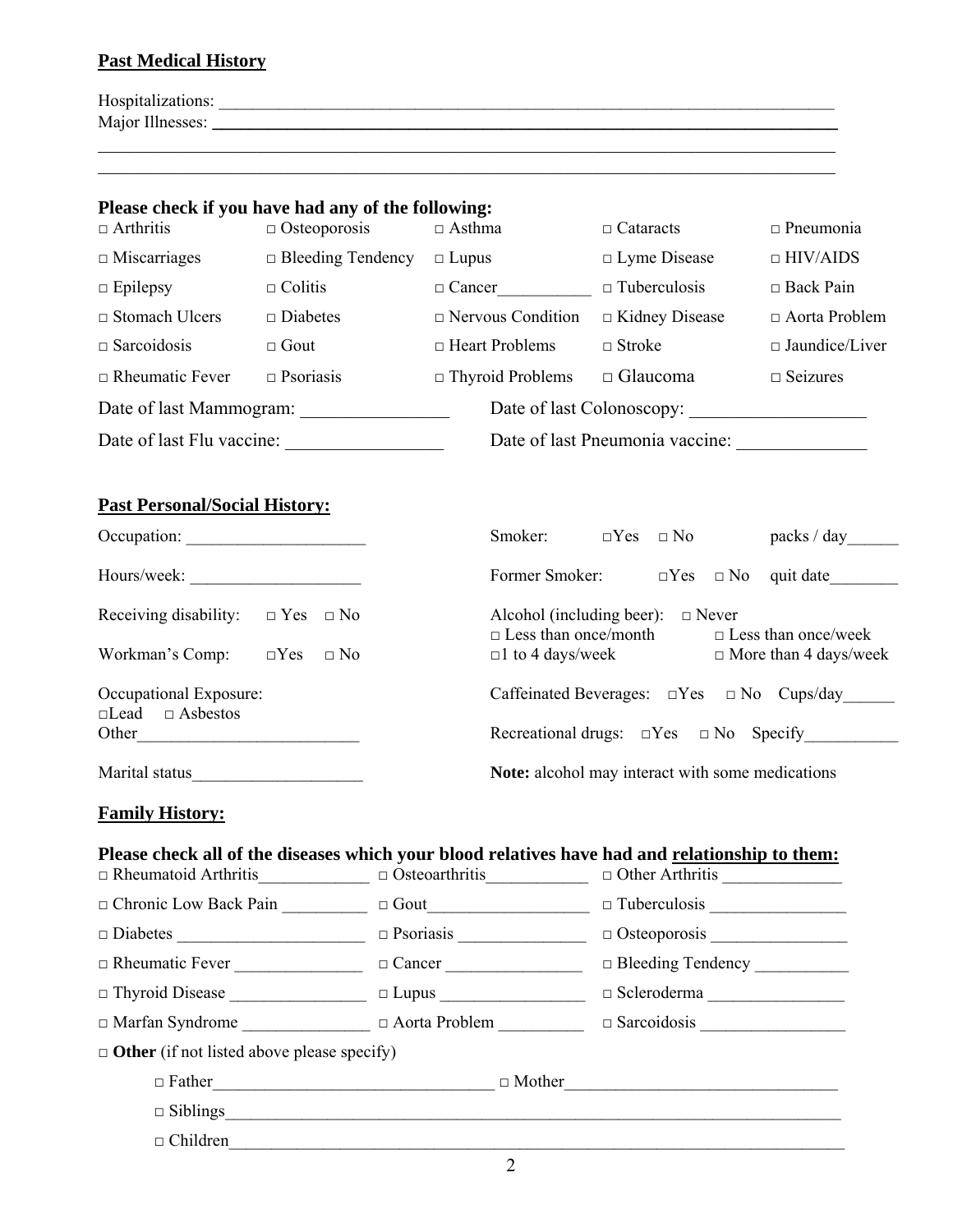| <b>Activities of Daily Living:</b> |  |
|------------------------------------|--|
|------------------------------------|--|

| Based on the scale below, which number best describes your situation.                                             |         |           |                   |
|-------------------------------------------------------------------------------------------------------------------|---------|-----------|-------------------|
|                                                                                                                   |         |           |                   |
| $\frac{2}{3}$<br>POORLY<br>VERY<br>OK<br><b>POORLY</b>                                                            | WELL    |           | 5<br>VERY<br>WELL |
| Because of health problems, do you have difficulty:<br>(Please check the appropriate response for each question.) | Usually | Sometimes | N <sub>0</sub>    |
|                                                                                                                   |         |           |                   |
|                                                                                                                   |         |           |                   |
|                                                                                                                   |         |           |                   |
|                                                                                                                   |         |           |                   |
|                                                                                                                   |         |           |                   |
|                                                                                                                   |         |           |                   |
|                                                                                                                   |         |           |                   |
|                                                                                                                   |         |           |                   |
|                                                                                                                   |         |           |                   |
|                                                                                                                   |         |           |                   |
|                                                                                                                   |         |           |                   |
|                                                                                                                   |         |           |                   |
|                                                                                                                   |         |           |                   |
|                                                                                                                   |         |           |                   |
|                                                                                                                   |         |           |                   |
|                                                                                                                   |         |           |                   |
|                                                                                                                   |         |           |                   |
|                                                                                                                   |         |           |                   |
|                                                                                                                   |         |           |                   |
|                                                                                                                   |         |           |                   |
|                                                                                                                   |         |           |                   |
|                                                                                                                   |         |           |                   |
|                                                                                                                   |         | $\Box$ No |                   |
|                                                                                                                   |         | $\Box$ No |                   |